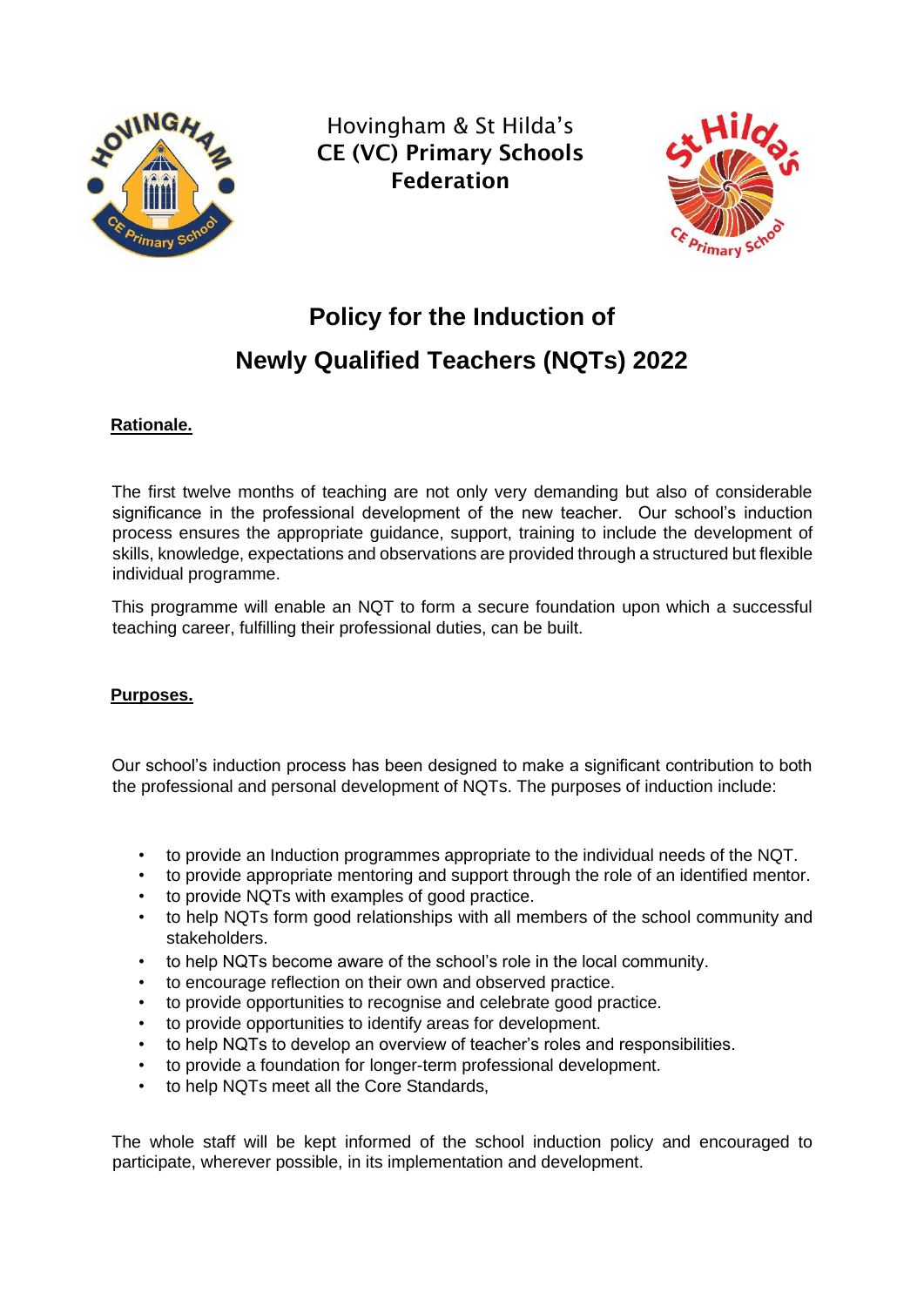This policy reflects a structured whole school approach to teacher induction and recognises that the quality and commitment of the people who supervise the induction is a crucial factor in its continued success.

# **Roles and Responsibilities**

## *The Governing Body*

The governing body will be fully aware of the school's responsibility to provide the necessary monitoring, support and assessment for NQTs. Careful consideration is given, prior to any decision to appoint an NQT, whether the school currently has the capacity to fulfil all it's obligations. The governing body will be kept aware and up to date about induction arrangements and the results of formal assessment meetings.

The school's Induction Tutor is James Pynn (Headteacher).

#### *The Headteacher.*

The head teacher at Hovingham and St Hilda's, Ampleforth plays a significant and leading role in the process of inducting new colleagues to the profession. While responsibility for the implementation of the Induction Programme has been delegated to an induction tutor, the head teacher will also observe each NQT at least once each term. Statutory responsibilities are

- $\div$  ensuring an appropriate induction programme is in place.
- recommending to the LA whether an NQT has met the requirements for satisfactory completion of the induction period.

While the head may not delegate these responsibilities, many of the associated tasks will be carried out by an induction tutor or other suitably experienced colleague. In addition to the statutory requirements the head teacher will

- observe and give written warnings to an NQT at risk of failing to meet the required standards.
- $+$  Inform the LA immediately if concerns arise about the NQT's ability to meet the Standards.
- $\div$  keep the governing body aware and up to date about induction arrangements and the results of formal assessment meetings.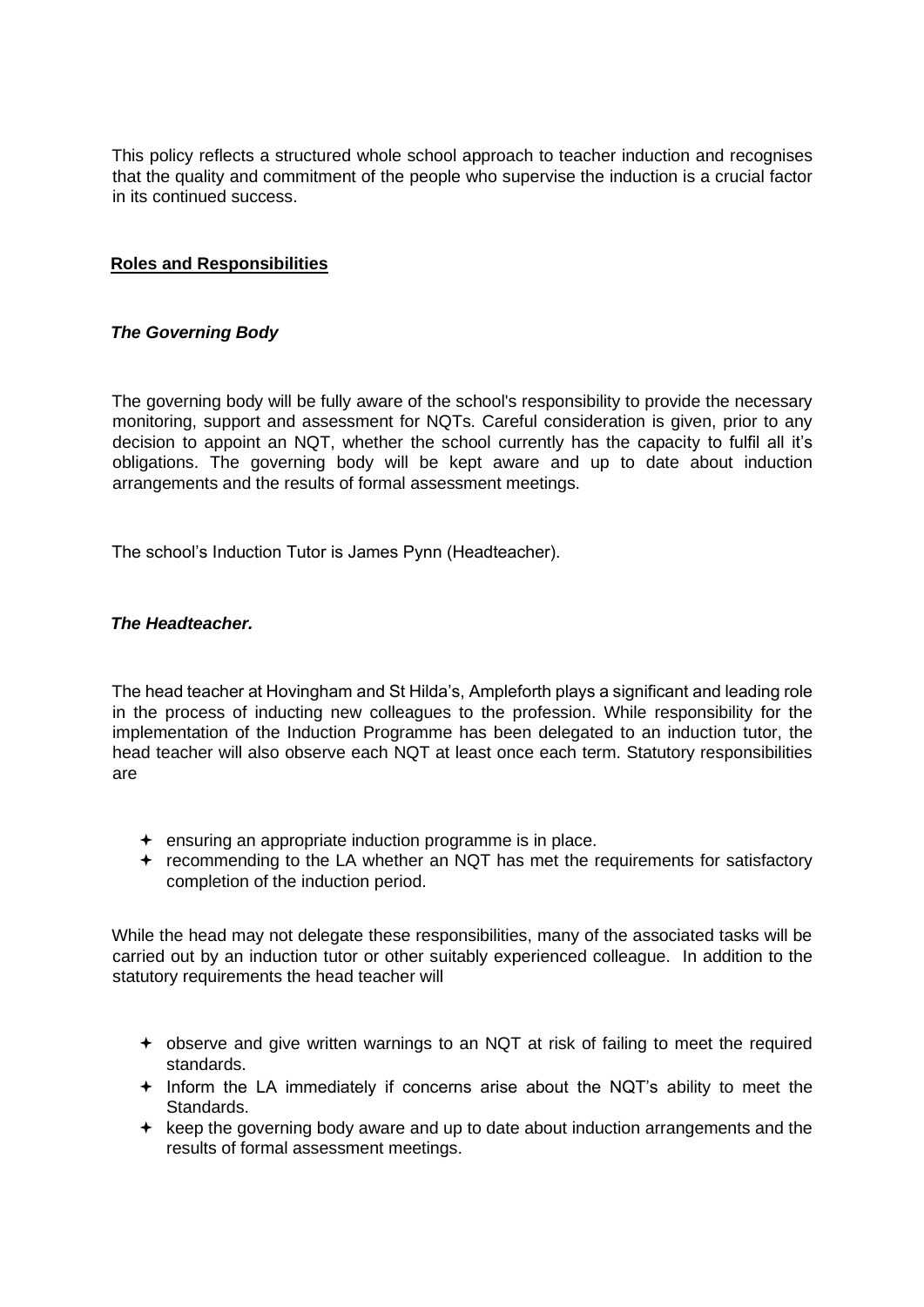#### *Induction Tutor*

The principal requirement for the NQT induction tutor is to be responsible for the overall management of initiating NQTs into the teaching profession and into Hovingham and St Hilda's, Ampleforth systems and structures. It entails not only a coordination role but also keeping records of activities and monitoring the quality assurance of provision. It embraces various tasks, such as organising a central induction programme, providing support and guidance and the rigorous but fair assessment of NQT performance.

## Mentor

In addition to the induction tutor, who has the responsibility for the formal assessment of the NQT, a mentor is appointed to provide on going support on a daily basis. The mentor will contribute to the judgements about the progress against the core standards.

#### **Entitlement.**

Our induction programme ensures that new teachers are provided with the support and monitoring to help them fulfil their professional duties and meet the requirements for satisfactory completion of induction. It builds on their knowledge, skills and achievements in relation to standards for the award for qualified teacher status (QTS)

The key aspects of the induction programme for NQTs at Hovingham and St Hilda's, Ampleforth are as follows.

- Access to an induction programme that will commence upon appointment and be reviewed after one year in post.
- Structured visits to the school prior to taking up appointment with time to discuss the Career Entry and Development Profile, support needed and how they will be assisted in making progress in areas identified for improvement.
- Help and guidance from an induction tutor who is adequately prepared for the role and will coordinate the induction programme.
- Regular meetings with mentor, senior managers, subject coordinators and other key staff where appropriate.
- Time and regular opportunities to meet with other NQTs and teachers who have recently completed their induction programme.
- Observe experienced colleagues teaching.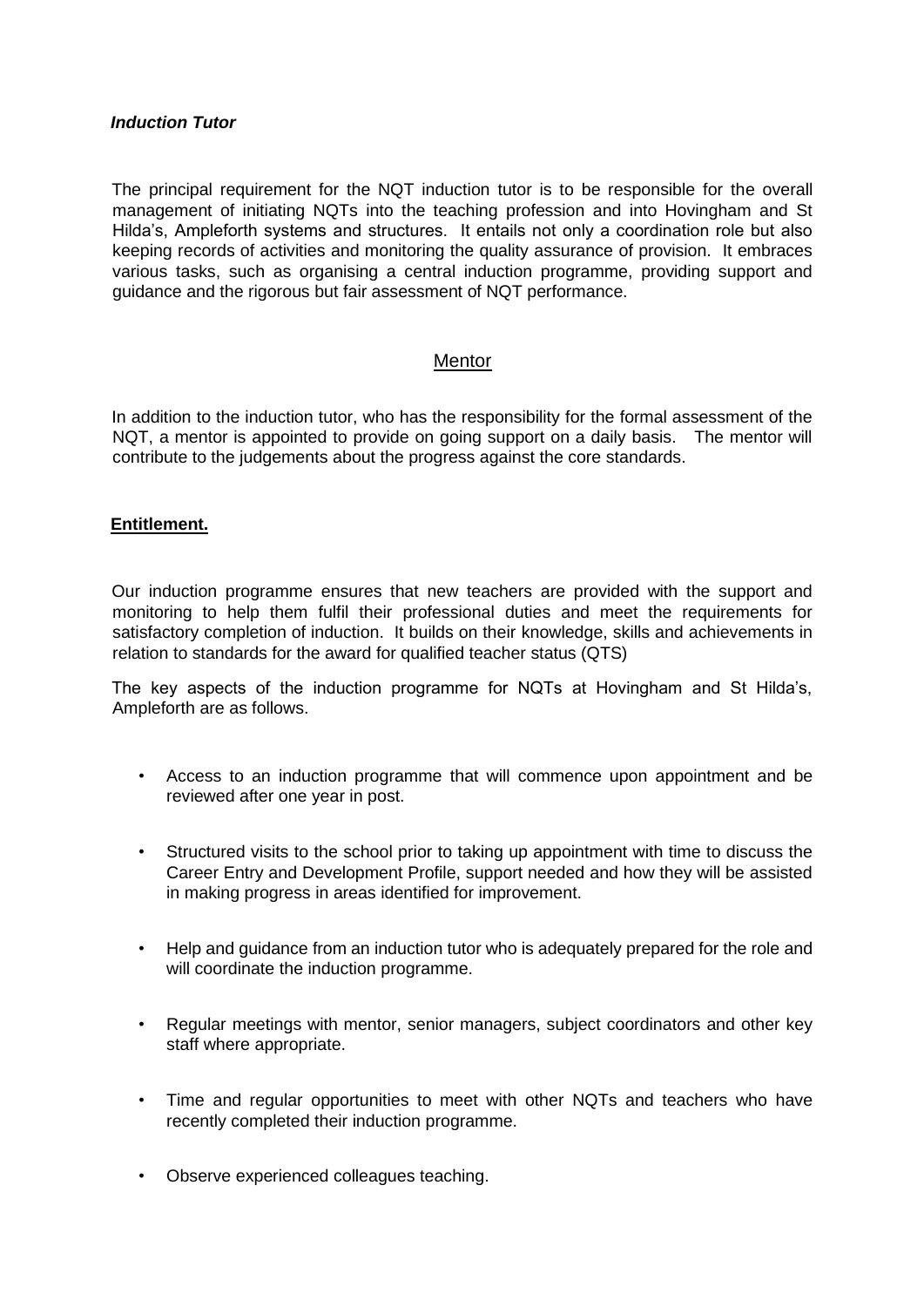- A reduction of 10% of the average teacher's workload (in addition to PPA time). This time is used for participating in the schools induction programme.
- Have teaching observed by experience colleagues.
- To receive prompt written as well as oral feedback on the teaching observed and to receive advice as necessary.
- Opportunities for further professional development based on agreed targets.

## **Lesson observation, reviewing and target setting.**

Formal lesson observations will take place regularly (at least once every half term) in order to gain a clear picture of the NQT's classroom practice and offer advice and support. In addition, 'drop-ins' and part lesson observations will be used to monitor classroom ethos and/or to investigate or support development with specific aspects of pedagogy. Written feedback will always be provided following formal observations. Lesson observation protocols used across school designed to ensure professionalism in observations will be used when observing NQTs.

Classroom practice, including areas for development, will be discussed in regular meetings with a mentor. Formal review meetings will take place towards the end of each stage of Induction, with targets for development over the next stage agreed at the meeting. The amount of detail in the targets will vary from NQT to NQT according to precise needs and level of skill displayed. If an NQT is at risk of not meeting any of the Standards, a support plan will be written to clarify success criteria for targets and to indicate sources of support. The LA will be invited to support this process.

## **Assessment & Quality Assurance.**

The assessment of NQTs will be rigorous but also objective.

- The criteria used for formal assessments will be shared and agreed in advance.
- $\triangle$  Both formative assessment (e.g. lesson observation and target setting) and summative assessment (termly induction reports) will be used.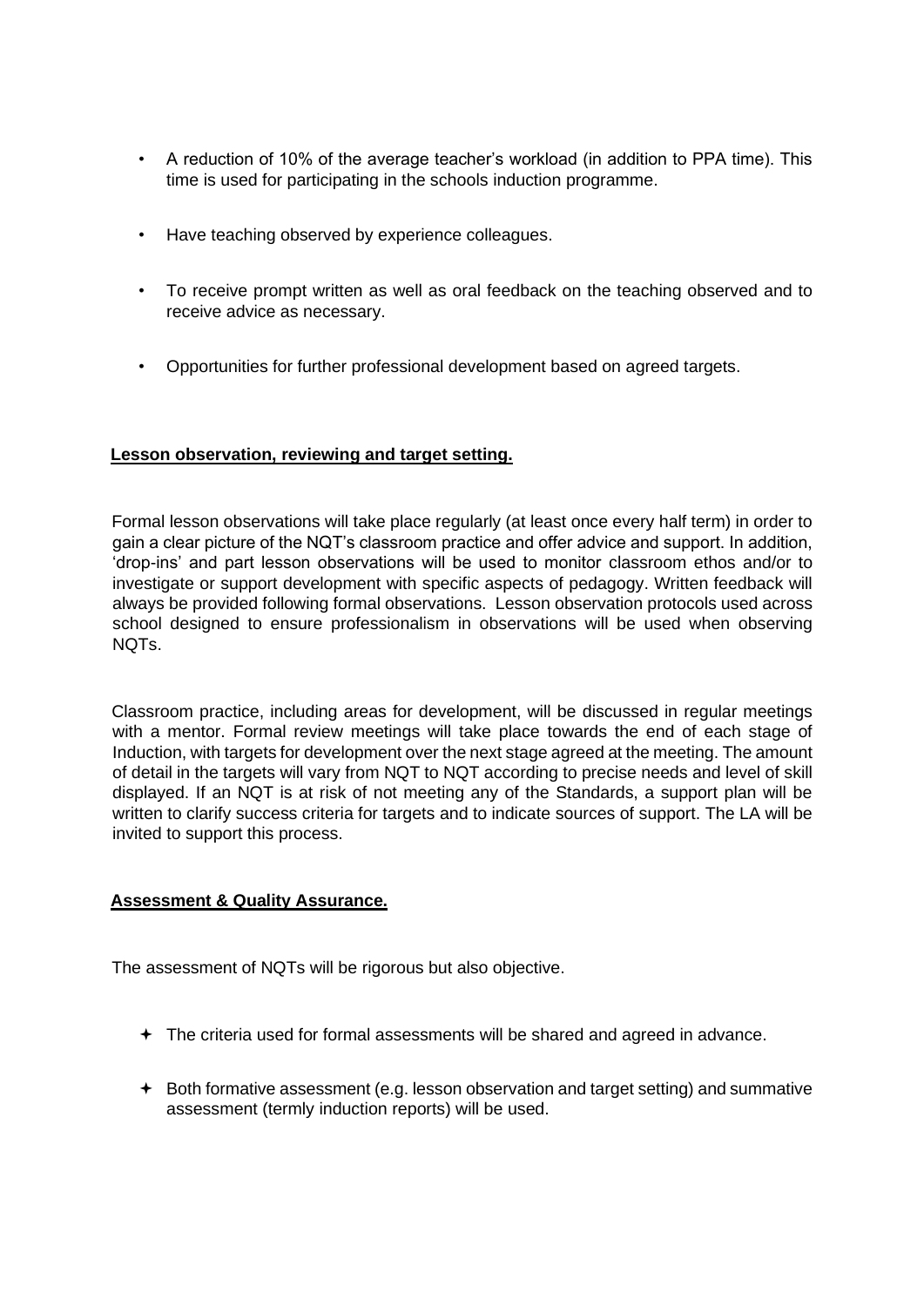- $\div$  Responsibility for assessment will involve all teachers who have a part in the NQT's development in order to gain a reliable overall view.
- Opportunities will be created for NQTs to gain experience and expertise in selfassessment.
- The induction tutor will ensure that assessment procedures are consistently applied.
- Copies of any records will be passed to the NQT concerned.
- $\div$  Termly reports will give details of:

 $\circ$  areas of strength  $\circ$  areas requiring development  $\circ$ evidence used to inform judgement, o targets for coming term

 $\circ$  support to be provided by the school

## **At risk procedures.**

If any NQT encounters difficulties with meeting the NQT standards, the following procedures will be put into place.

- $\triangle$  An expectation is established that the support provided will enable any weaknesses to be addressed.
- Recorded diagnosis of the exact nature of the problem (including clarity on which Standards are not being met) and advice given on how to redress the problem.
- $\div$  Agreed, attainable targets for action with specific and practical steps outlined for securing an improvement in practice.
- Experienced colleagues will model aspects of good practice so that the NQT can focus attention on particular areas of teaching through observation.
- Early warning of the risk of failure will be given and the school's concerns communicated to the LA without delay.

Where an NQT has continuing difficulties further support, advice and direction will be given. Areas of concern will be re-defined and clarified and the necessary improvements required clearly set out.